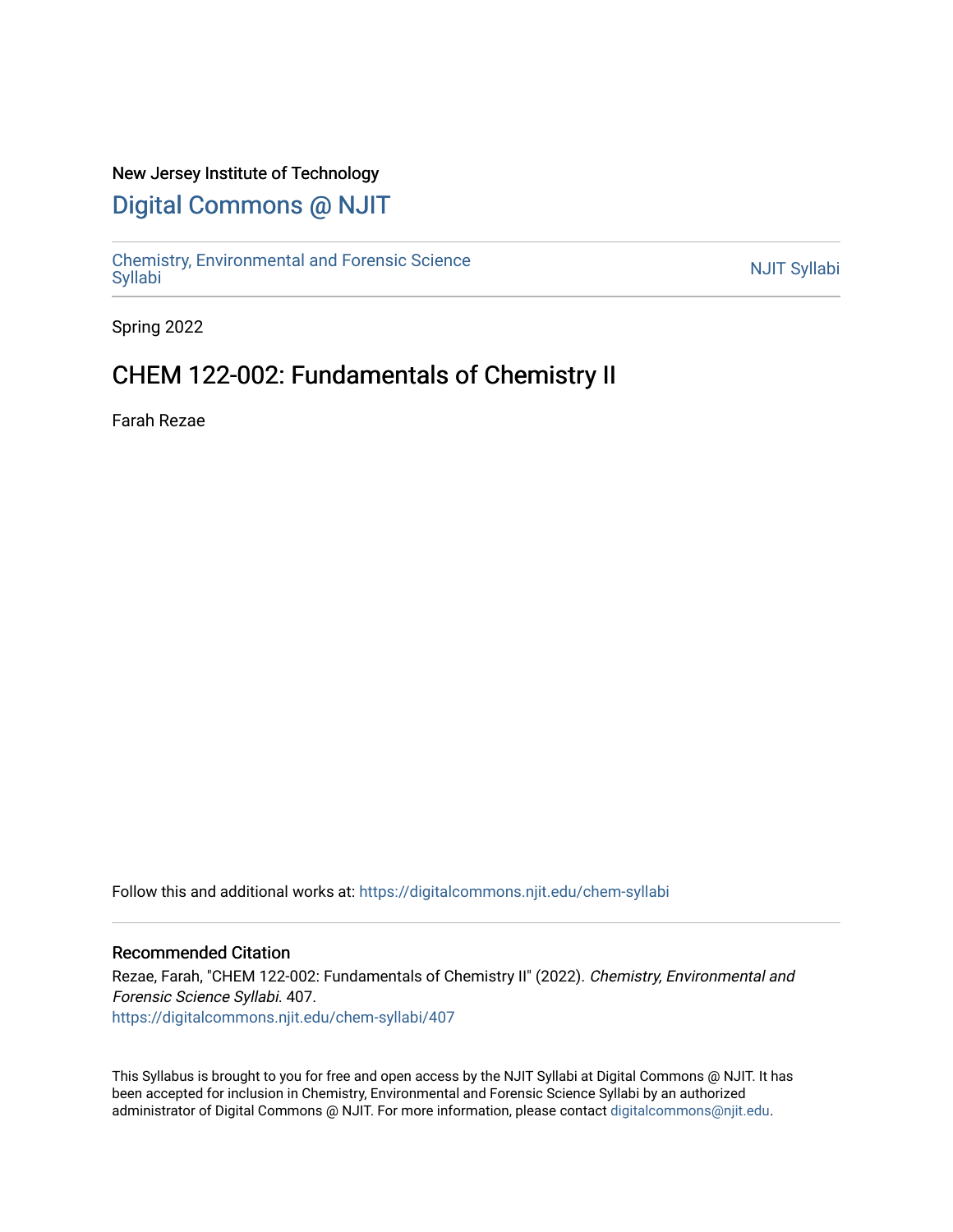

## THE COLLEGE OF SCIENCE **AND LIBERAL ARTS**

## THE DEPARTMENT OF CHEMISTRY AND ENVIRONMENTAL SCIENCE

## **CHEM 122:** *Fundamentals of Chemistry II Spring 2022 Course Syllabus*

*Academic Integrity is the cornerstone of higher education and is central to the ideals of this course and the university. Cheating is strictly prohibited and devalues the degree that you are working on. As a member of the NJIT community, it is your responsibility to protect your educational investment by knowing and following the academic code of integrity policy that is found at: [http://www5.njit.edu/policies/sites/policies/files/academic-integrity-code.pdf.](about:blank)* 

*Please note that it is my professional obligation and responsibility to report any academic misconduct to the Dean of Students Office. Any student found in violation of the code by cheating, plagiarizing or using any online software inappropriately will result in disciplinary action. This may include a failing grade of F, and/or suspension or dismissal from the university. If you have any questions about the code of Academic Integrity, please contact the Dean of Students Office at [dos@njit.edu](about:blank)*

#### **COURSE INFORMATION**

 **Instructor Name:** Dr. Farah Rezae  **Instructor Email:** rezae@njit.edu  **Course Title**: C h e m 1 2 2 -0 0 2 **Number of Credits**: 3 **Pre-requisites: Chem 121 Corequisites:** C or higher in Math 110 or equivalent

 **Meeting times:** M: 1:00 PM - 2:20 PM CKB 226 F: 1:00 PM - 2:20 PM CKB 226 **Office Hours**: Mondays: 3:30 PM -5:30 PM Virtual **WebEx meeting room: <https://njit.webex.com/join/rezaenjit.edu> Meeting Number:** 925 071 226

**Webpage:** The course website is available through Canvas, which can be accessed via [canvas.njit.edu.](about:blank) Please email your instructor immediately if you cannot access the class site. All materials including lecture summaries, any PowerPoint slides, and other documents will be posted on the class site. Please check the site frequently for new materials and announcements. All grades for this course will be posted to Canvas on a regular basis. You are responsible for all updates posted to Canvas, and if you find any mistakes in content or grading, or you need help accessing these materials, please contact your instructor as soon as possible.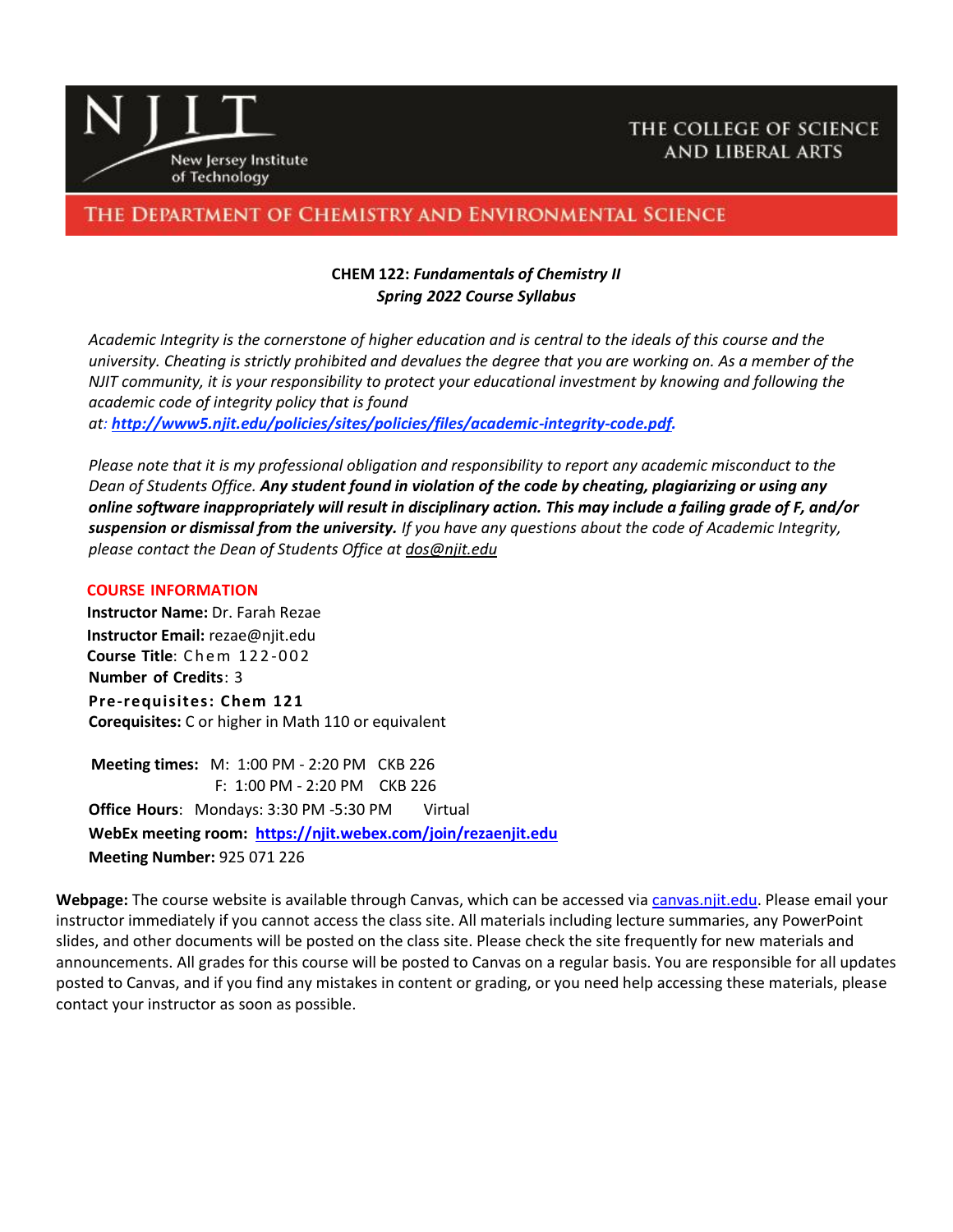#### **Required Textbook**:

| Title     | Chemistry                  |
|-----------|----------------------------|
| Author    | Zumdahl                    |
| Edition   | Tenth                      |
| Publisher | <b>CENGAGE</b>             |
| ISBN #    | ISBN-13:978-1-305-957787-7 |

**University-wide Withdrawal Date**: The last day to withdraw with a **W** is Monday, April 4, 2022

#### **Learning Outcomes**:

- 1. Define Reaction Rate, relate reaction rate to stoichiometry and determine order of a reaction
- 2. Describe the factors affecting reaction rate
- 3. Use kinetic data to write reasonable reaction mechanisms
- 4. Explain equilibrium and equilibrium constants
- 5. Understand the concept of equilibrium constant and the reaction quotient, Q
- 6. Use equilibrium constant to determine the direction of reaction and product yield in the context of various chemical reactions
- 7. Use Le Chatelier's principle to determine direction of reaction
- 8. Understand different definitions of acids and bases
- 9. Explain the autoionization of water and the concept of pH to discuss acid/base strength
- 10. Define and perform calculations relating to acid and base dissociation constant
- 11. Explain the concept of buffer solution and their importance
- 12. Perform calculations to show the efficiency of buffer solutions
- 13. Interpret equilibrium constants Ksp and discuss solubility of sparingly soluble salts
- 14. Interpret titration curves and calculate the pH of the solution during titration of strong and weak acids versus base
- 15. Understand and explain energy transformations in chemical reactions
- 16. Explain entropy, Gibbs free and the second and third law of thermodynamics.
- 17. Determine whether a reaction is spontaneous
- 18. Calculate thermodynamic parameters ΔG, ΔS, ΔH and relate the equilibrium constant to these parameters
- 19. Balance redox reaction and write oxidation and reduction half –reaction
- 20. Calculate the cell potential for a redox reaction in a galvanic cell
- 21. Relate cell potential to thermodynamic parameters and determine the direction of spontaneity
- 22. Use Faraday's law to determine the amount of material deposited during electroplating
- 23. Explain electrolysis and overvoltage
- 24. Differentiate between chemical reaction and nuclear reaction
- 25. Balance nuclear equations and describe the particle emitted during the process
- 26. Predict the type of emission from unstable nuclides
- 27. Use mass –energy relationship to calculate the energy released during nuclear processes
- 28. Distinguish between nuclear fission and fusion
- 29. Describe the applications of nuclear reaction s in energy production
- 30. Name simple organic compounds and the basic function al groups
- 31. Write reactions of alkanes, alkenes and alkynes

#### **POLICIES**

**All CES students must familiarize themselves with, and adhere to, all** official university-wide student policies. CES takes these policies very seriously and enforces them strictly.

In addition, obtaining course materials such as past exams or solutions to homework and/or class assignments from external sources constitutes as cheating. The official Student's Solutions Guide is exempt. Posting of course materials on external websites without the approval of the instructor violates intellectual property laws and hence strictly forbidden**.** Any student caught cheating on homework will be assessed a penalty of 20 points, in addition to a grade of zero for the given homework assignment.

**Students are encouraged to seek help from their Instructors during office hours.**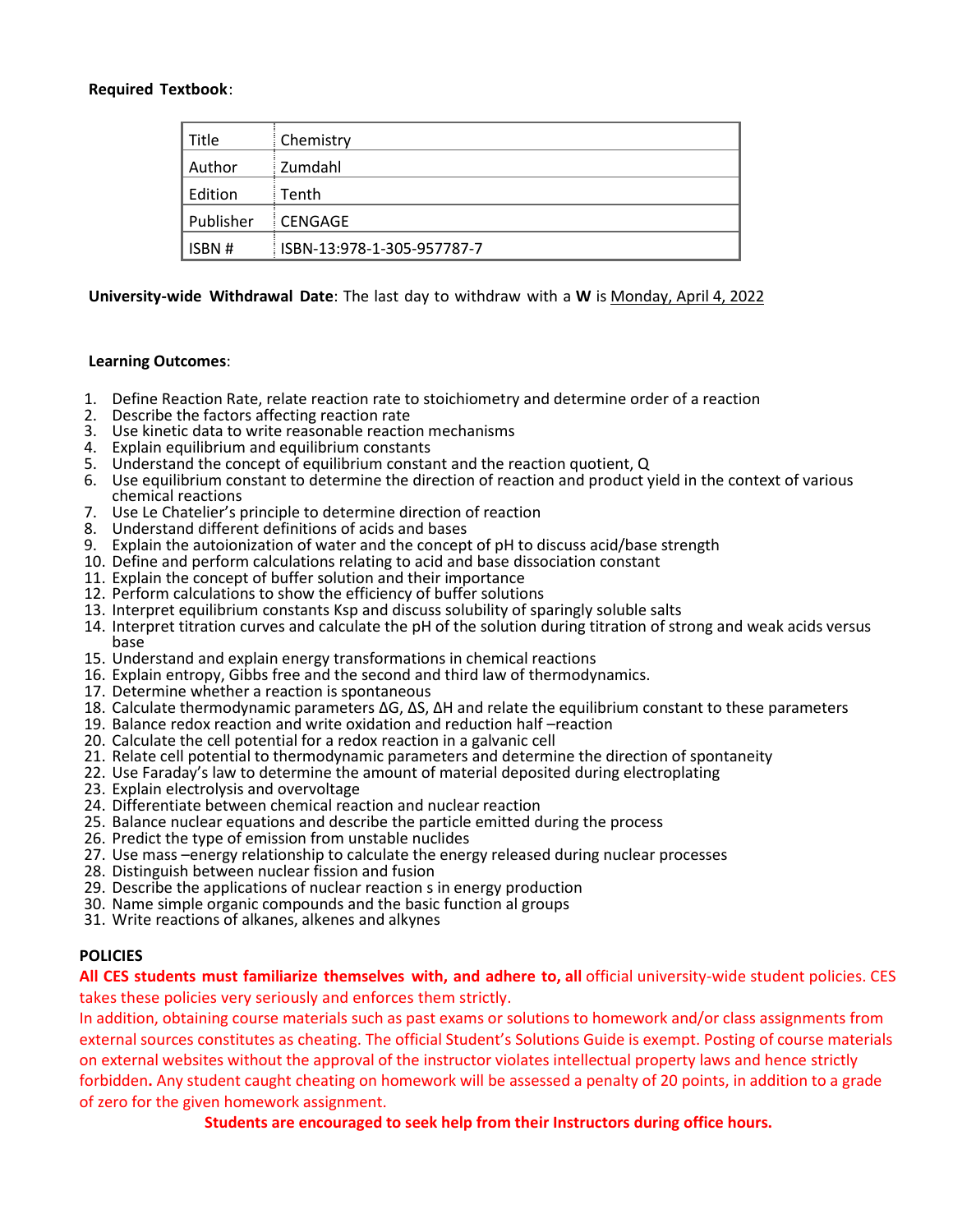**Grading Policy**: The final grade in this course will be determined by a point total based on the following:

| <b>Homework</b>                                   | 150  |
|---------------------------------------------------|------|
| <b>Class Participation (recitation + lecture)</b> | 200  |
| Common Exam I,                                    | 150  |
| Common Exam II,                                   | 150  |
| Take Home Quiz (uses Respondus Lock Down Browser) | 50   |
| <b>Final Exam</b>                                 | 300  |
| <b>Total points</b>                               | 1000 |

Your final letter grade in this course will be based on the following tentative curve:

| A  | >835    |   | 600-659 |
|----|---------|---|---------|
| B+ | 775-834 | D | 550-599 |
| В  | 710-774 |   | $<$ 550 |
| C+ | 660-709 |   |         |

**You must maintain an average of 35%, which is 228 points total for the common exams and final to be considered for a grade of D or higher. You will receive an F even if you have adequate point total without this requirement.** 

**ATTENDANCE POLICY:** Attendance at classes will be recorded and through **iclicker** and **mandatory**. Each class is a learning experience that cannot be replicated through simply "getting the notes."

**LECTURE (IN PERSON):** A computer and scientific (non-graphing, non-programmable) calculator are required for all lectures. Students are expected to come to lecture after having reviewed the pre-recorded lecture notes available in Canvas. Instruction will be offered in person unless the University mandates virtual instruction, so attendance is required for all the classes. A laptop is required for all classes as instructors will administer online class quizzes. We will be doing a lot of problem -solving, so a paper notebook where you can do problems is highly recommended.

If your computer malfunctions and you are unable to attend class, you are required to inform the instructor, via email the **same day**. Failure to notify the instructor will result in loss of points for that day.

**ICLICKER IN CLASSROOM**: In order to gauge student comprehension, encourage participation, and track attendance we will use using IClicker Cloud. Each student must download the IClicker Student (formerly I Clicker Reef) app to their mobile device or laptop and sign up for the 6-month license. Students must create an account in the application or, if they have an account already, simply sign in. **When creating your profile, please use your name and NJIT email as it appears on the class roster**. Instructors will be using this app to assign grades so having the correct name and email is vital to getting the points you earned! Once in the app, simply select the "add a class" button (top right, appears as a plus sign), search for New Jersey Institute of Technology, and select the course with the name your instructor provides.

**RECITATION (SECOND LECTURE PERIOD) IN PERSON:** Each recitation, the students will be given problems to solve. You will be given adequate time to complete the problem and upload/submit your work in Canvas. These problems are essential for helping you learn and are worth points. So please take the time to do the work neatly and upload/submit them in the space provided in CANVAS. Students who miss a recitation for a valid reason must still make up the work to get credit.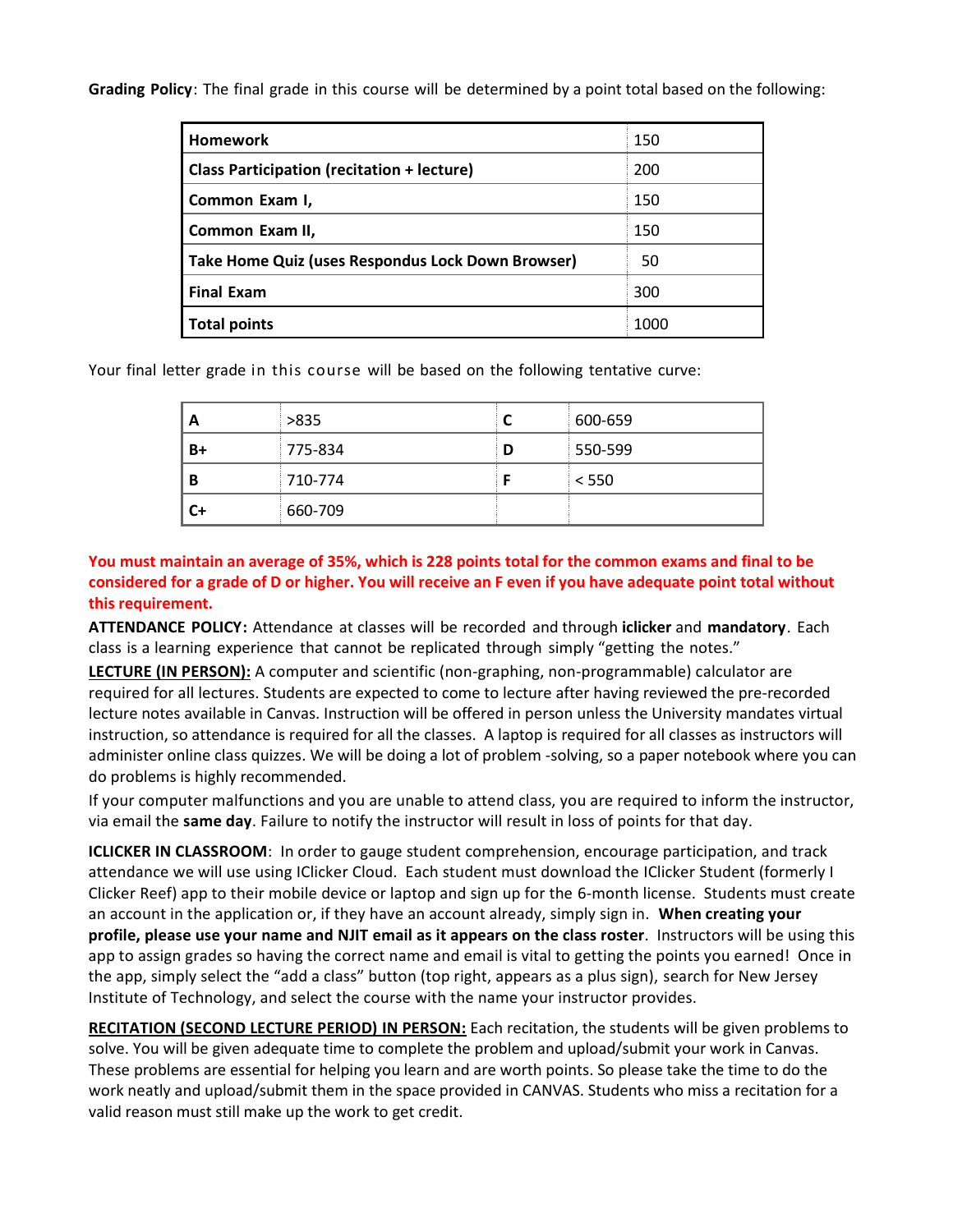**COURSE LEARNING RESPONSIBILITY:** COVID-19 pandemic has required that both instructors and students make changes to their normal working protocols for courses. We will still have content and quizzes online. As a result, students are asked to practice extra care and attention in regard to academic honesty, with the understanding that all cases of plagiarism, cheating, multiple submission, and unauthorized collaboration are subject to penalty. Students may not collaborate on exams or assignments, directly or through virtual consultation, unless the instructor gives specific permission to do so. Posting an exam, assignment, or answers to them on an online forum (before, during, or after the due date), in addition to consulting posted materials, constitutes a violation of the university's Honesty policy. Likewise, unauthorized use of live assistance websites, including seeking "expert" help for specific questions during an exam, can be construed as a violation of the honesty policy. All students should be familiar with the NJIT integrity

code: *[http://www5.njit.edu/policies/sites/policies/files/academic-integrity-code.pdf.](about:blank)* 

In addition to adhering to the NJIT Integrity statement, learning in the current environment also places a significant amount of responsibility on you. Please utilize all the resources that are available to you to be successful in the courses. Examples include paying full attention in class, copying notes, accessing the tutoring center, going to instructor office hours for help.

### **HOMEWORK POLICY:**

Homework is 100% online and accessed via CANVAS. The homework is to test your understanding of the material being taught. This homework will build on the classroom content and enhance your understanding of the material. This homework will also be good preparation for the common exams. It is important that you aim to get > 90% in all your homework to get the most benefit.

Each homework assignment has it due date. In addition, Canvas has a calendar with due dates. **ALL HOMEWORK MUST BE DONE ON TIME. There is no credit for late homework.** DO NOT WAIT TO THE LAST MINUTE TO DO YOUR HOMEWORK. ONLINE SYSTEMS ARE NOT 100% RELIABLE. UNEXPECTED EVENTS, like Canvas being down, MAY OCCUR but they are not considered valid excuses for missing a due date. PLAN TO FINISH YOUR HOMEWORK AT LEAST ONE DAY BEFORE IT IS DUE.

**TAKE HOME QUIZ:** There will be a take home quiz worth 50 exam points given in April (after the 2<sup>nd</sup> common exam and before the final exam). The quiz will cover outcomes 15 – 23: Energy, thermodynamics, oxidationreduction reactions, and electrochemistry. The quiz will run under the RESPONDUS lockdown browser and webcam (see below) and it is to be taken outside of class time. The quiz will be open for at least one day so you control the start time of your quiz. Once open, the entire quiz must be completed in one sitting, and you only have one attempt. You will be able to go back and forth between questions during the quiz but once you leave the RESPONDUS environment you will not be able to get back in. If you leave the RESPONDUS environment due to an emergency or your connection is severed due to internet instability, try to state what is happening while you are still in the Respondus environment then after getting out of Respondus notify your instructor as soon as possible.

**EXAMS**: There will be two midterm (Common) exams held in class during the semester, a Take Home Quiz covering Thermodynamics and Electrochemistry, and one comprehensive final exam covering everything learned in chem125 as well as chem126. The following exam periods are tentative and therefore possibly subject to change:

| Common Exam I            | <b>February 21</b> |
|--------------------------|--------------------|
| Common Exam II           | March 21           |
| <b>Reading Days</b>      | May 4 and 5        |
| <b>Final Exam Period</b> | May 6 - 12         |

Common Exams are held on Mondays during the common hour. They start at 4:30P in assigned rooms (TBD)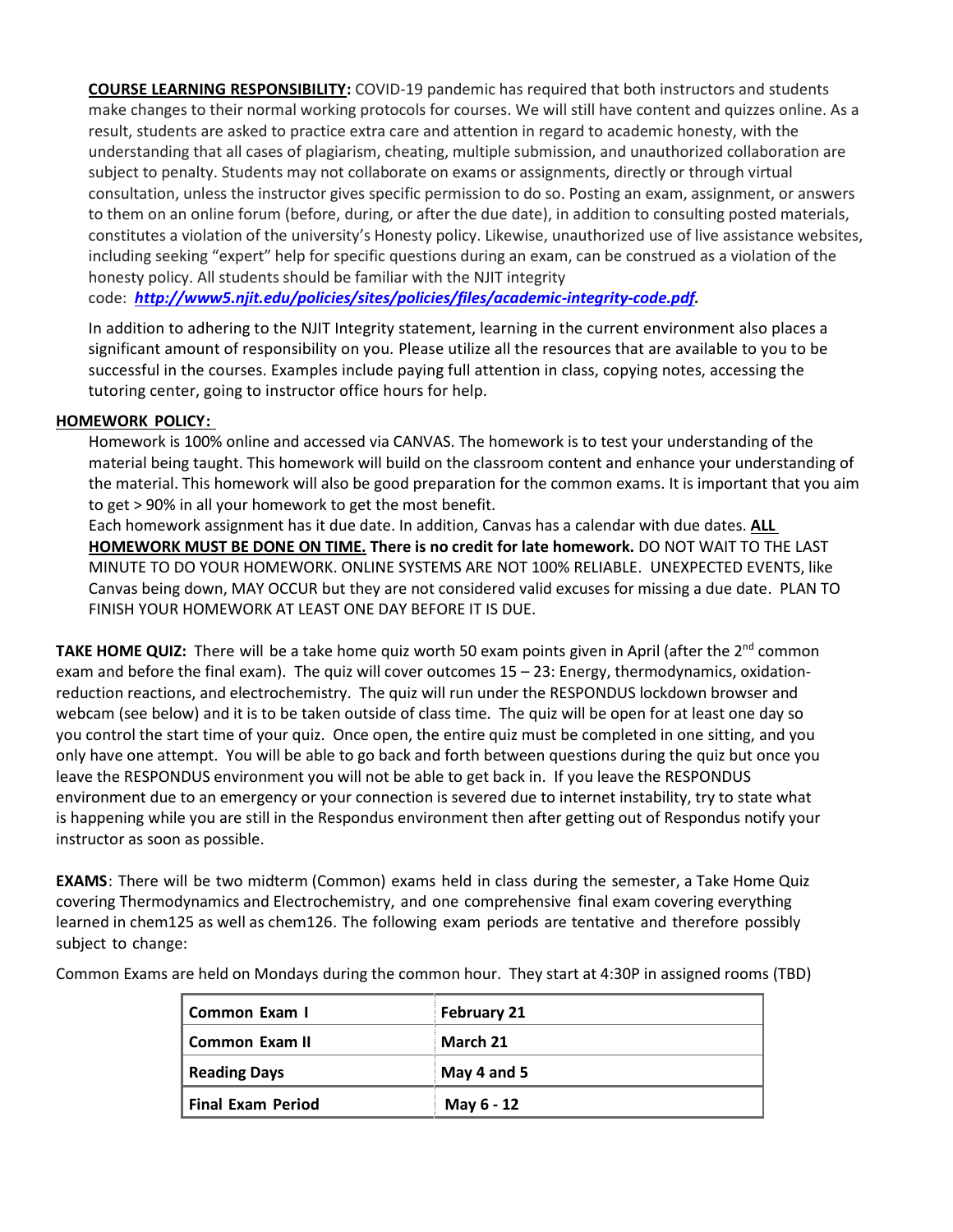The final exam will test your knowledge of all the course material taught in both this entire course as well as chem121.

## **ADMINISTRATION OF EXAMS:**

The Common and Final Exams will be administered in person unless University Policies dictate otherwise. The take home quiz and any virtual exams will be using the RESPONDUS browser with Webcam. **This browser is available in Canvas. Students must complete a proper environment check before starting the exam in the exam video by showing their calculator, blank scratch paper, their work surface, cell phone is placed away from work area, and a 360-degree view of their workspace to confirm no information is posted around the work area. Students may only use scientific (non-programmable, non-graphing) calculators on exams. The student will also be asked to show a photo-ID. The in person final Exam will be a proctored ACS final exam**. If University policies dictate a virtual final exam, it will be administered using the RESPONDUS browser with Webcam.

## **During the exam, you have to adopt the following behaviors:**

1. **No cell phones**, **tablets**, **other computers**, **iwatches**, or anything else which can access the internet besides the machine you are running Respondus on should be anywhere near the exam-- any indication of cell phone presence (a ring tone, vibration, music, or a phone visible to the camera) will result in a point penalty.

- 2. Not talking to anyone.
- 3. No covering of face (either with clothing or hand) unless the student is in a public space (like the library)
- 4. No moving out of frame.
- 5. No listening to music or having headphones/earbuds on.
- 6. No setting up the camera so that the camera's view is not completely on student and workspace.

**To protect the test's integrity, anyone found to violate any of the rules (2-6) of an exam or have facial recognition for less than 50% of the exam time will be docked 10 points for each violation from their exam score.** 

We understand these are difficult times and it is natural to move around when taking an exam in the comfort of your home. We must remind you that this is a high stakes exam and must be treated as such. Please observe all exam rules as if you were taking the exam in person.

**TEST GRADING ERROR.** Test scores will be available in Canvas roughly 2 weeks after the test. If you wish to go over your exam, arrange to meet your instructor during office hours. If you believe there is an error, you have one week after scores are posted to discuss the error with your instructor during office hours. ALL ERRORS NEED TO BE BROUGHT TO THE INSTRUCTOR'S ATTENTION WHEN THEY OCCUR. DO NOT WAIT UNTIL THE END OF THE SEMESTER

**MAKEUP EXAM POLICY:** There will normally be **NO MAKE-UP QUIZZES OR EXAMS** during the semester. In the event that a student has a legitimate reason for missing a quiz or exam, the student should contact the Dean of Students office and present written verifiable proof of the reason for missing the exam, e.g., a doctor's note, police report, court notice, etc. clearly stating the date AND time of the mitigating problem. The student must also notify the CES Department Office/Instructor that the exam will be missed. **One** *cumulative make-up examination* will be permitted at the end of the semester if there is an acceptable and substantial reason. A grade of zero will be given for a second missed examination independent of reason. *Tentative date of the makeup exam is during the week of May 2 nd*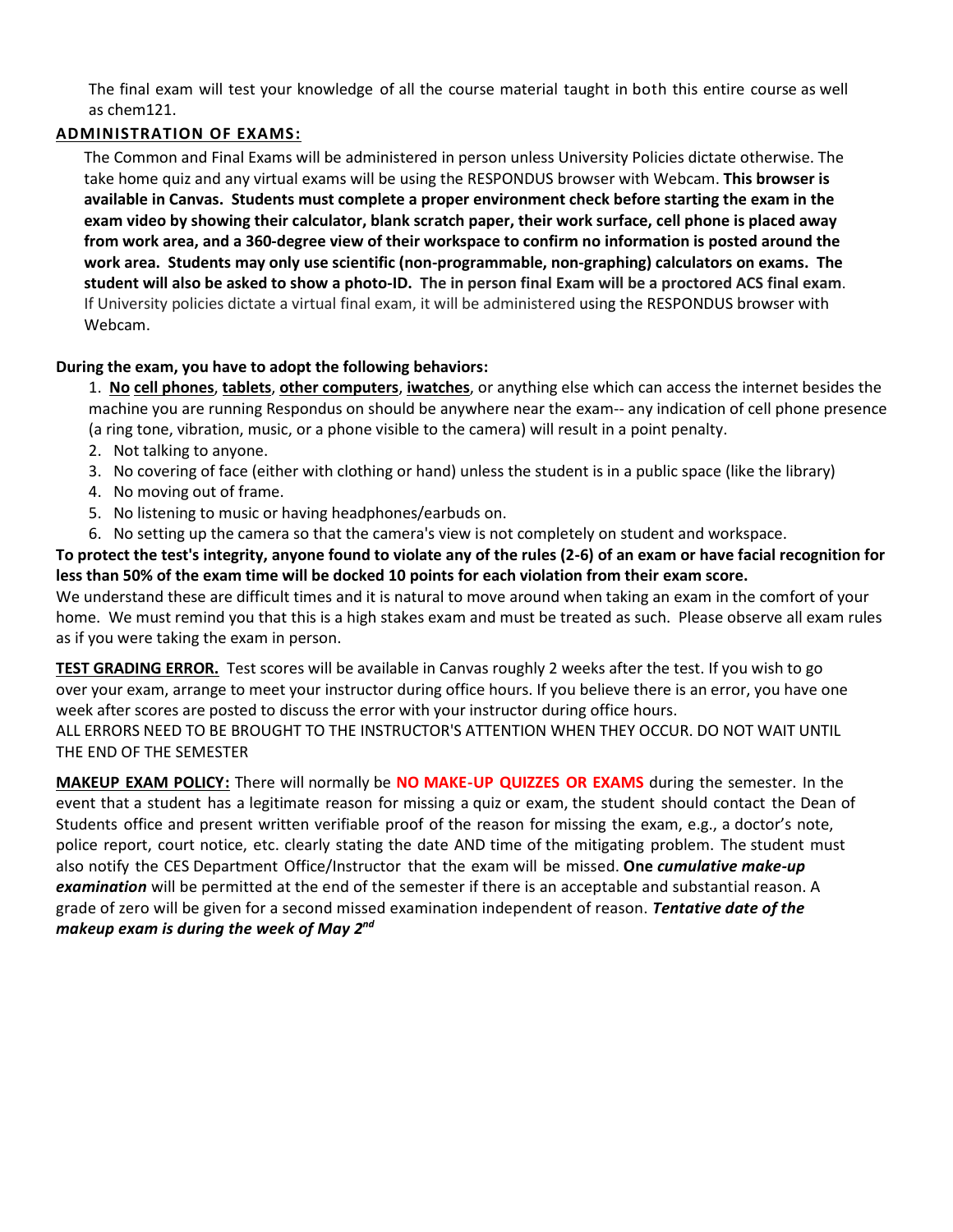## **Using the Respondus Lockdown Browser and a Webcam for Online Exams**

Respondus LockDown Browser is a locked browser that prevents you from printing, copying, going to another URL, or accessing other applications during a quiz or exam. If a Canvas quiz or exam requires that LockDown Browser be used, you will not be able to take the assessment with a standard web browser. The LockDown Browser with a webcam (Respondus Monitor) will record you during an online exam.

The webcam can be built into your computer, or it can be a separate unit that plugs in with a USB cable. Watch this [short video](about:blank) to get a basic understanding of LockDown Browser and the webcam feature. A student Quick Start [Guide \(PDF\)](about:blank) is also available.

1. Download and install LockDown Browser from this link:

**[http://www.respondus.com/lockdown/download.php?id=264548414](about:blank)**

- 2. Once your download has finished, locate the "LockDown Browser" shortcut on the desktop and double-click it. (For Mac users, launch "LockDown Browser" from the Applications folder.)
- 3. You will be brought to the Canvas or Moodle login page within the LockDown Browser. If you are in Moodle, click "Login with your UCID" to log in with your NJIT UCID and password and then click Login.
- 4. Under "My courses," click on the course in which you have to take the exam that requires the LockDown Browser.
- 5. After you enter the course, find the exam and click on it.
- 6. A confirmation prompt will appear. Click the "Start attempt" button. Once a quiz has been started with LockDown Browser, you cannot exit until the Submit all and finish button is clicked.
- 7. If you are required to use a webcam (Respondus Monitor), you will be prompted to complete a Webcam Check and other Startup Sequence steps.

## **HOW TO SUCCEED IN THIS COURSE:**

You are responsible for utilizing the resources provided like pre-recorded lectures to help yourself learn. You will benefit from the lecture and recitation only if you come prepared to class. Please plan to spend at least 6-9 hours each week outside the lecture/recitation period for this class.

All instructors will provide their availability for office hours where you can go for extra help. In addition, the Chemistry tutoring center will be a useful resource where you can get help from peers. On a weekly basis you need to plan for:

- a) Time to listen to pre-recorded lectures (before the class) and review the textbook chapter
- b) Prepare questions to ask the professor during class
- c) Review material and come prepared to do the recitation problems
- d) Time to do the online homework and textbook problems
- e) Work on the Review Packets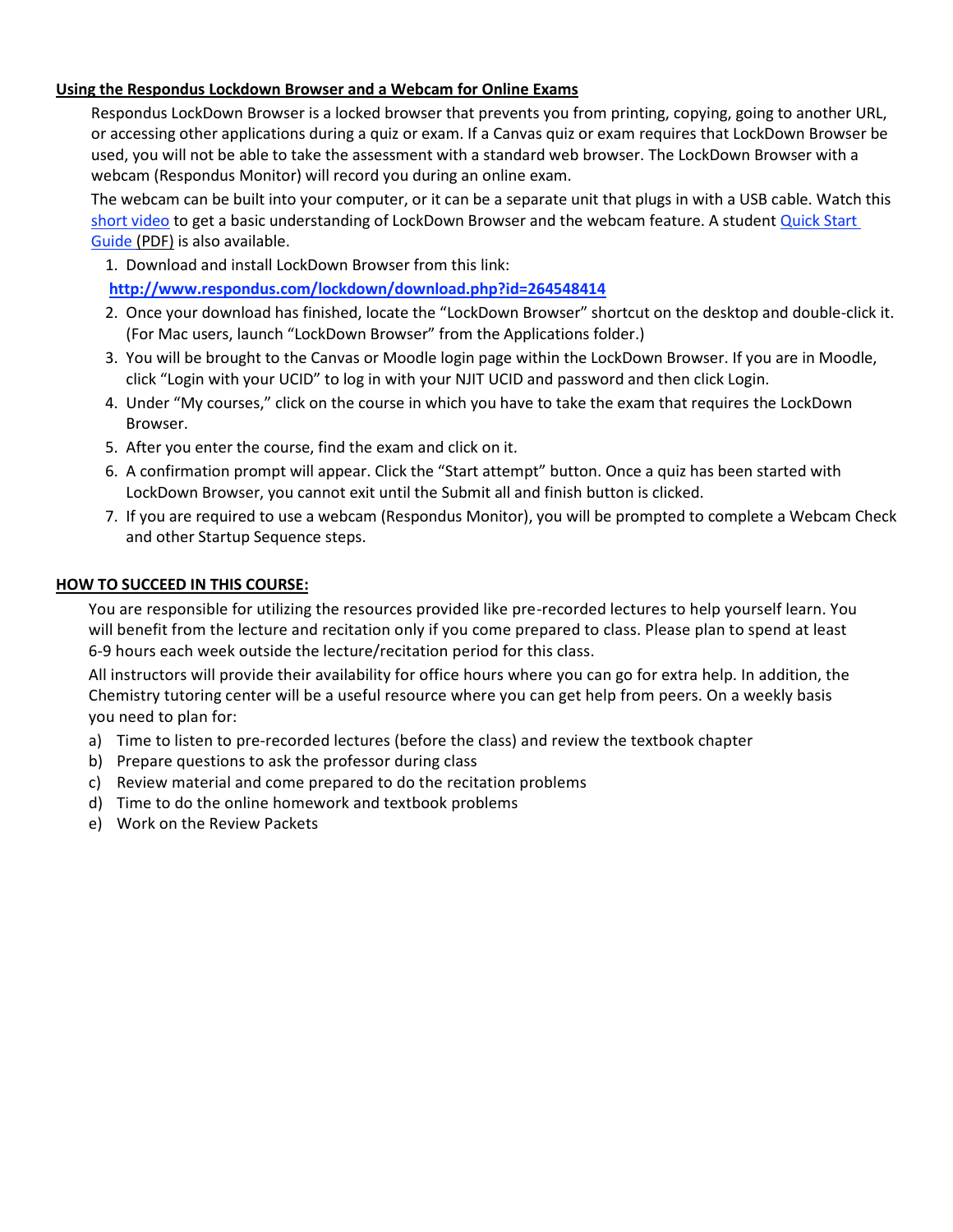#### **ADDITIONAL RESOURCES**

**Chemistry Tutoring Center**: Located in the Central King Building, Lower Level, Rm. G12. Students can get help from peer tutors on a "walk-in" basis. There is no private tutoring available, however if the center is not too busy, you may be able to get more personal attention. In this peer tutoring model, tutors are taught to encourage interaction among students to promote learning. In addition, there will be limited tutoring available online as well *Hours of operation are between Monday – Friday 10:00 am - 6:00 pm*, either virtually o r in-perso n

**Accommodation of Disabilities**: **O**ffice of **A**ccessibility **R**esources and **S**ervices, **OARS** (*formerly known as Disability Support Services*) offer long term and temporary accommodations for undergraduate, graduate and visiting students at NJIT. See [https://www.njit.edu/studentsuccess/node/5](about:blank) to learn more about their services.

If you are in need of accommodations due to a documented disability please contact the Office of Accessibility Resources and Services at [oars@njit.edu](about:blank) or contact Scott Janz, the Associate Director at 973596-5417 or via email at [scott.p.janz@njit.edu.](about:blank) The office is located in Fenster Hall Room 260. A Letter of Accommodation Eligibility from the Office of Accessibility Resources Services office authorizing your accommodations is required in order to receive accommodations on assignments or exams. Students requiring special conditions for exams must fill out OARS forms stating the date and time of the exam.

For further information regarding self-identification, the submission of medical documentation and additional support services provided please visit the Accessibility Resources and Services (OARS) website at: **[http://www5.njit.edu/studentsuccess/disability-support-services/](about:blank)**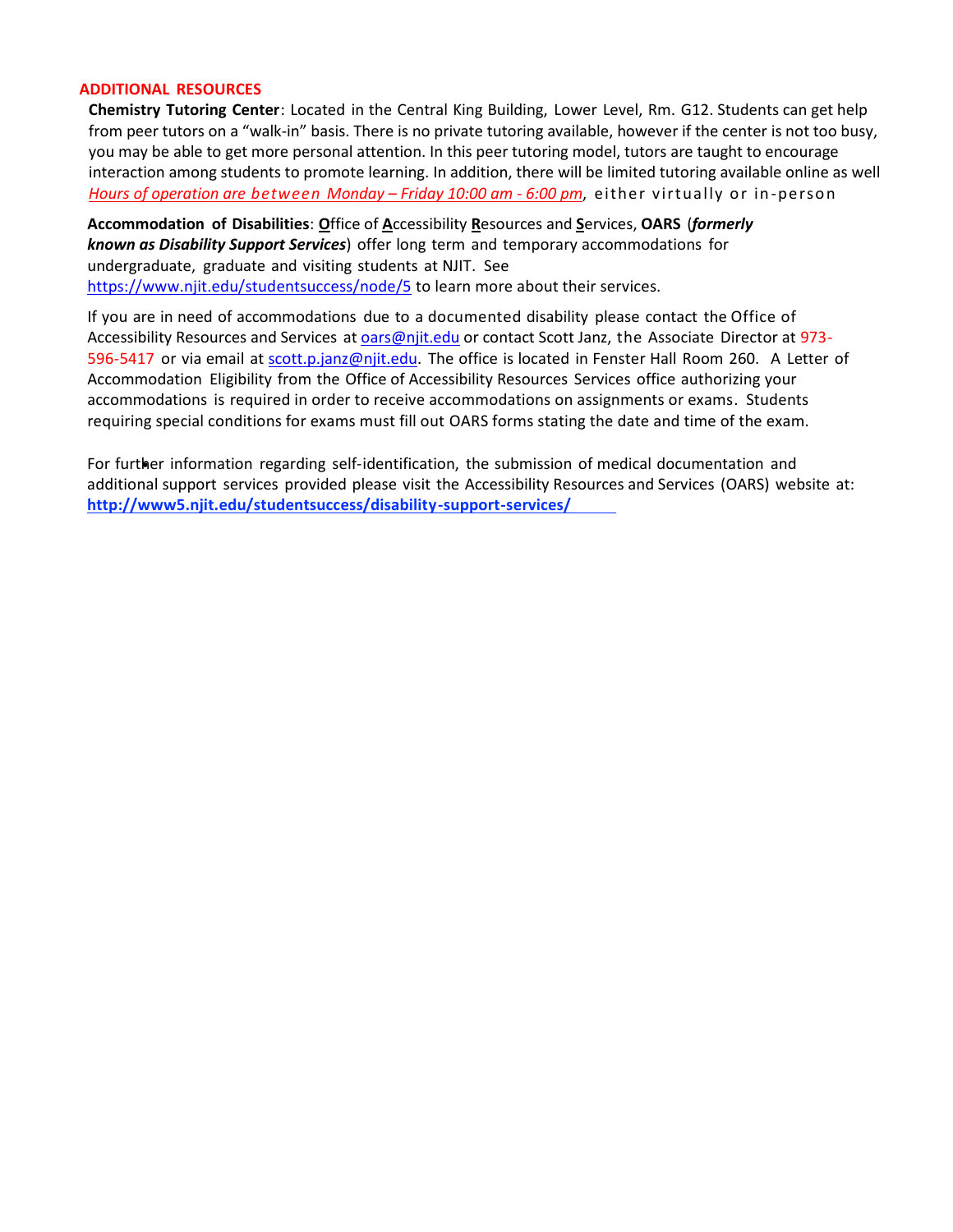## **IMPORTANT DATES:** (See [Spring 2022 Academic Calendar\)](about:blank)

| Month    | Day | Weekday        | Event                                                                                                     |
|----------|-----|----------------|-----------------------------------------------------------------------------------------------------------|
| January  | 17  | Monday         | Martin Luther King, Jr. Day                                                                               |
| January  | 18  | <b>Tuesday</b> | <b>First Day of Classes</b>                                                                               |
| January  | 22  | Saturday       | Saturday Classes Begin                                                                                    |
| January  | 24  | Monday         | Last Day to Add/Drop a Class                                                                              |
| January  | 24  | Monday         | Last Day for 100% Refund, Full or Partial Withdrawal                                                      |
| January  | 25  | Tuesday        | W Grades Posted for Course Withdrawals                                                                    |
| January  | 31  | Tuesday        | Last Day for 90% Refund, Full or Partial Withdrawal - No Refund for Partial Withdrawal after this<br>date |
| February | 14  | Monday         | Last Day for 50% Refund, Full Withdrawal                                                                  |
| March    | 7   | Monday         | Last Day for 25% Refund, Full Withdrawal                                                                  |
| March    | 14  | Monday         | Spring Recess Begins - No Classes Scheduled - University Open                                             |
| March    | 19  | Saturday       | <b>Spring Recess Ends</b>                                                                                 |
| April    | 4   | <b>Monday</b>  | <b>Last Day to Withdraw</b>                                                                               |
| April    | 15  | Friday         | Good Friday - No Classes Scheduled - University Closed                                                    |
| April    | 17  | Sunday         | Easter Sunday - No Classes Scheduled - University Closed                                                  |
| May      | 3   | Tuesday        | Friday Classes Meet                                                                                       |
| May      | 4   |                | Wednesday Reading Day 1                                                                                   |
| May      | 5   | Thursday       | Reading Day 2                                                                                             |
| May      | 6   | Friday         | <b>Final Exams Begin</b>                                                                                  |
| May      | 12  | Thursday       | <b>Final Exams End</b>                                                                                    |
| May      | 14  | Saturday       | <b>Final Grades Due</b>                                                                                   |
| May      | TBA |                | Commencement                                                                                              |